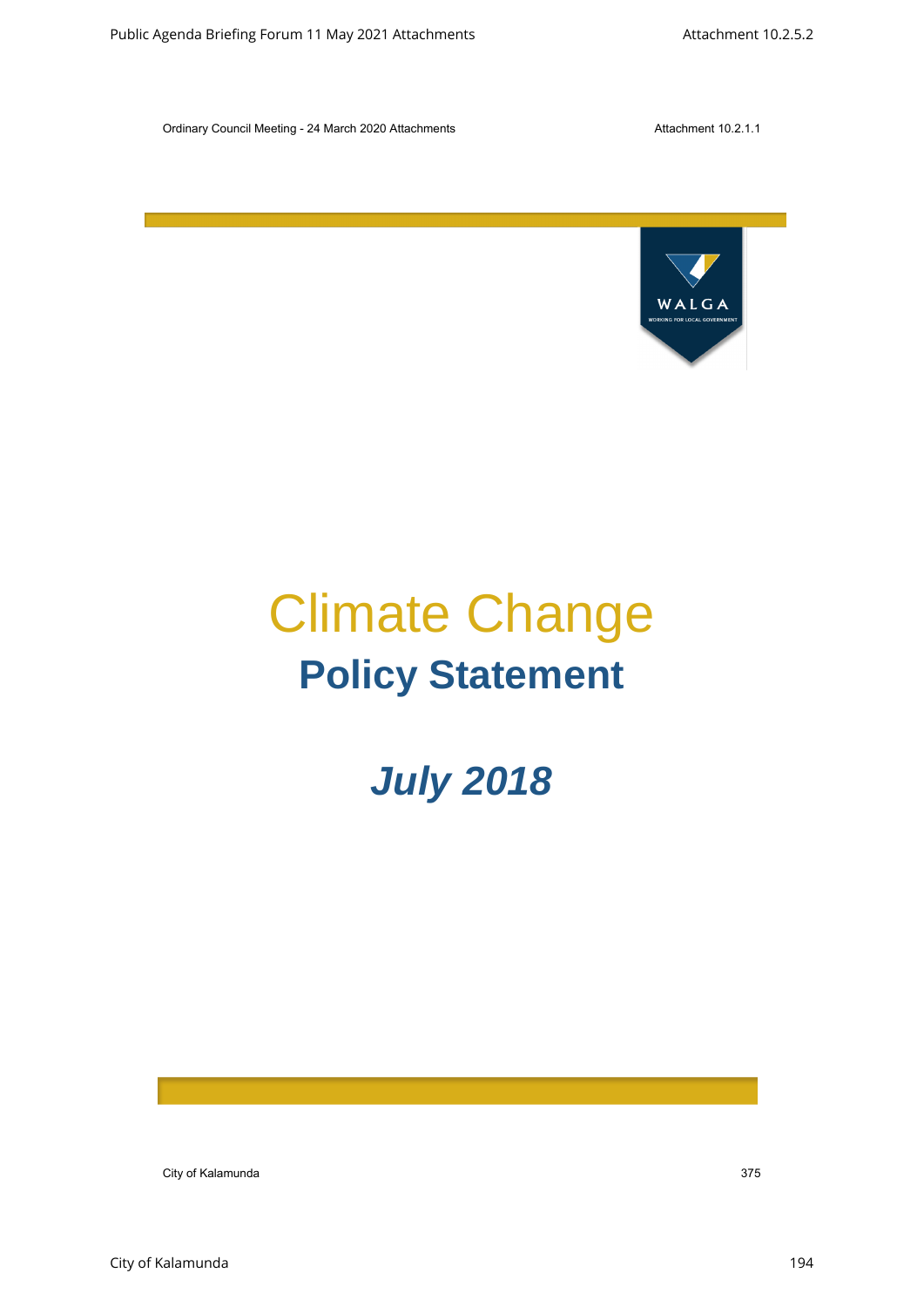

#### **Version tracking**

|                | WALGA                   |                         |                          |                                                                                                                                                                                                      |  |
|----------------|-------------------------|-------------------------|--------------------------|------------------------------------------------------------------------------------------------------------------------------------------------------------------------------------------------------|--|
|                |                         |                         |                          |                                                                                                                                                                                                      |  |
|                |                         |                         |                          |                                                                                                                                                                                                      |  |
|                | <b>Version tracking</b> |                         |                          |                                                                                                                                                                                                      |  |
|                | Version<br>number       | Date                    | Author                   | <b>Comments / Modifications</b>                                                                                                                                                                      |  |
| $\mathbf{1}$   |                         | February<br>2018        | Laura<br>Simes           | Major revision of 2009 Climate Change Policy<br>Statement, taking into account sector responses to the<br><b>WALGA Climate Change Position Statement Review</b><br>Discussion Paper (November 2017). |  |
| $\overline{c}$ |                         | May<br>2018             | Laura<br>Simes           | Revisions taking into account sector comments on the<br>Draft Climate Change Policy Statement (March 2018).<br>Reviewed by Nicole Matthews and Mark Batty.                                           |  |
| 3              |                         | July<br>2018            | Laura<br>Simes           | Addition to include support for communities impacted, as<br>recommended by State Council (July 2018).                                                                                                |  |
|                | ONE70                   | LV1, 170 Railway Parade | West Leederville WA 6007 |                                                                                                                                                                                                      |  |
|                |                         | (08) 9213 2000          |                          |                                                                                                                                                                                                      |  |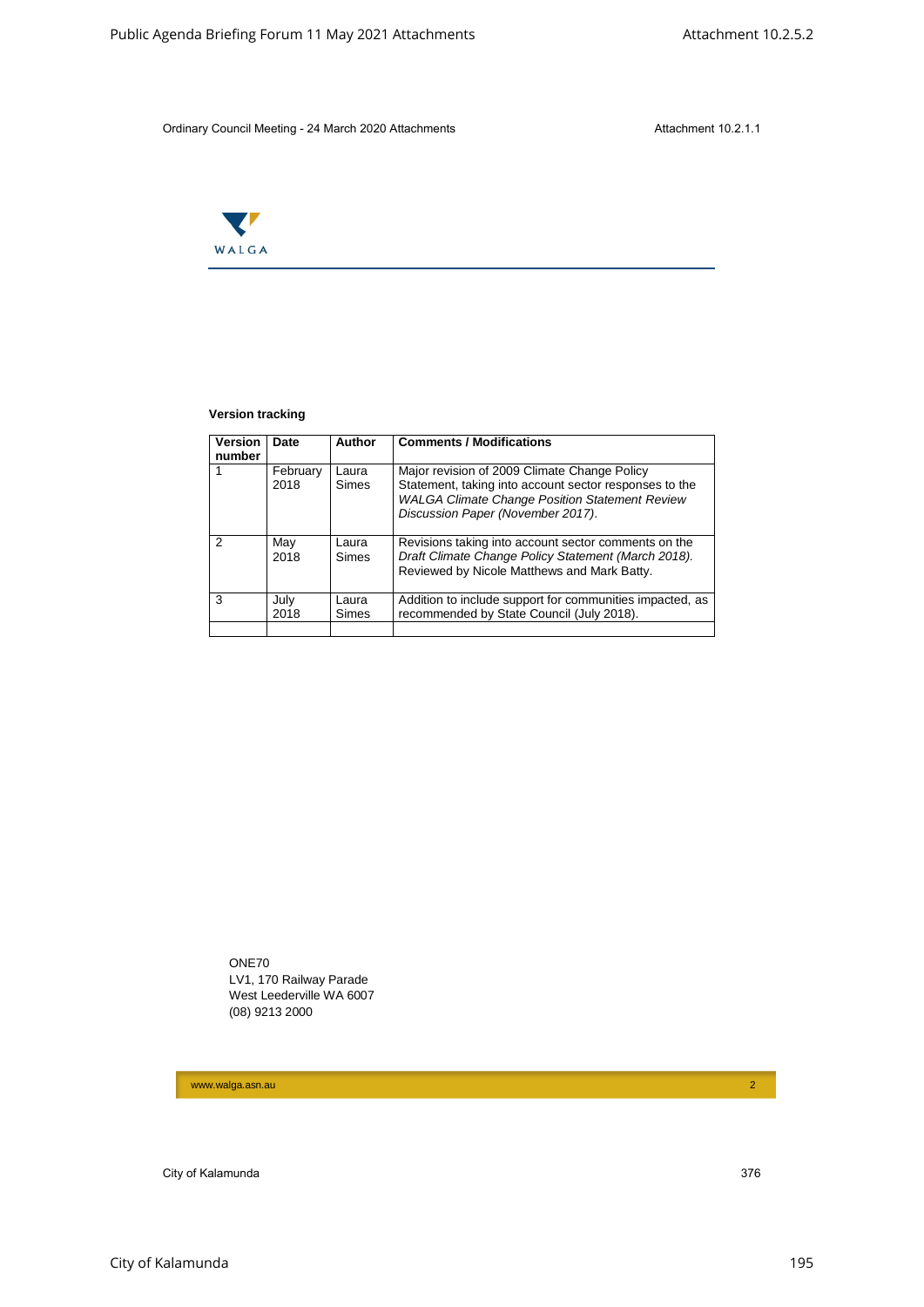

# **1.0 Policy Statement**

#### **Local Government acknowledges**:

- I. The science is clear: climate change is occurring and greenhouse gas emissions from human activities are the dominant cause. City of Karoline Science 11 May 2021 Attachments Attachments Attachment 10.2.5.2<br>
Children China Briefing For Maria 2021 Attachments<br>
The City of Kalamunda Science China Briefing Forum 2021<br>
The City of City of Kalamunda B
	- II. Climate change threatens human societies and the Earth's ecosystems.<br>III. Urgent action is required to reduce emissions, and to adapt to the impact Urgent action is required to reduce emissions, and to adapt to the impacts
	- from climate change that are now unavoidable. IV. A failure to adequately address this climate change emergency places an unacceptable burden on future generations.

**Local Government is committed** to addressing climate change.

#### **Local Government is calling for:**

- I. Strong climate change action, leadership and coordination at all levels of government.
- II. Effective and adequately funded Commonwealth and State Government climate change policies and programs.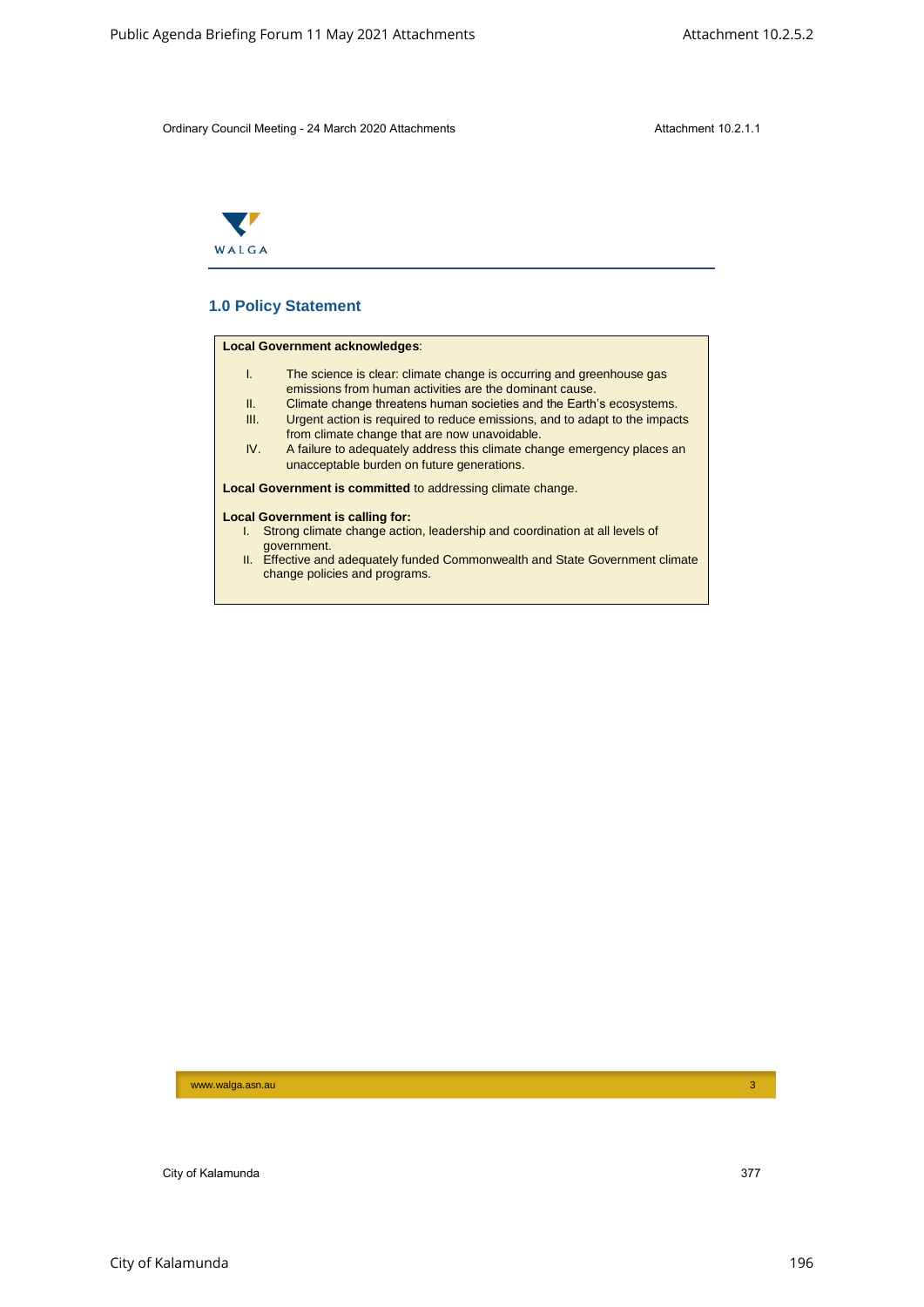

# **2.0 Rationale**

#### **2.1 Purpose and intent of this document**

Climate change is a key issue for Local Governments that impacts almost all aspects of their operations and responsibilities.

This Policy Statement represents the consolidated position of Western Australian Local Governments regarding this important issue.

WALGA will promote the Climate Change Policy Statement and act consistently with its content. The Policy Statement will form the basis for WALGA's climate change advocacy on behalf of the WA Local Government sector.

Individual Local Governments are encouraged to support and utilise this Policy Statement in developing and implementing their own climate change strategies and programs, but are not bound by the Policy.

### **2.2 The science is clear**

**International scientific consensus is that climate change is occurring, and human activities are the dominant cause.**

The *Fifth Assessment Report*, the latest report of the scientific consensus-based Intergovernmental Panel on Climate Change (IPCC), found:

W*arming of the climate system is unequivocal, and since the 1950s, many of the observed changes are unprecedented over decades to millennia. The atmosphere and ocean have warmed, the amounts of snow and ice have diminished, sea level has risen, and the concentrations of greenhouse gases have increased<sup>1</sup> .*

*Most aspects of climate change will persist for many centuries even if emissions of CO<sup>2</sup> are stopped<sup>2</sup> .*

*Surface temperatures will remain approximately constant at elevated levels for many centuries after a complete cessation of net anthropogenic CO<sup>2</sup> emissions. Due to the long time scales of heat transfer from the ocean surface to depth, ocean warming will continue for centuries. Depending on the scenario, about 15 to 40% of emitted CO<sup>2</sup> will remain in the atmosphere longer than 1,000 years. It is virtually certain that global mean sea level rise will continue beyond 2100, with sea level rise due to thermal expansion to continue for many centuries<sup>3</sup> .* Alter Agenda Brending Forum 11 May 2021 Attachments 10.2.5.2<br>
Chili way Chand Madrid - 24 Marsil - 2000 Attachments<br>
26 Public Agenda Briefing Forum 11 May 2021 Attachments<br>
26 Public Agenda Briefing Forum 11 May 2021 Att

Further, the IPCC has also found:

*It is extremely likely* [95–100%] *that human influence has been the dominant cause of the observed warming since the mid-20th century*. 4

www.walga.asn.au 44 Australia and authority and authority and authority and authority and authority and authority and 44 Australia and 44 Australia and 44 Australia and 44 Australia and 44 Australia and 44 Australia and 44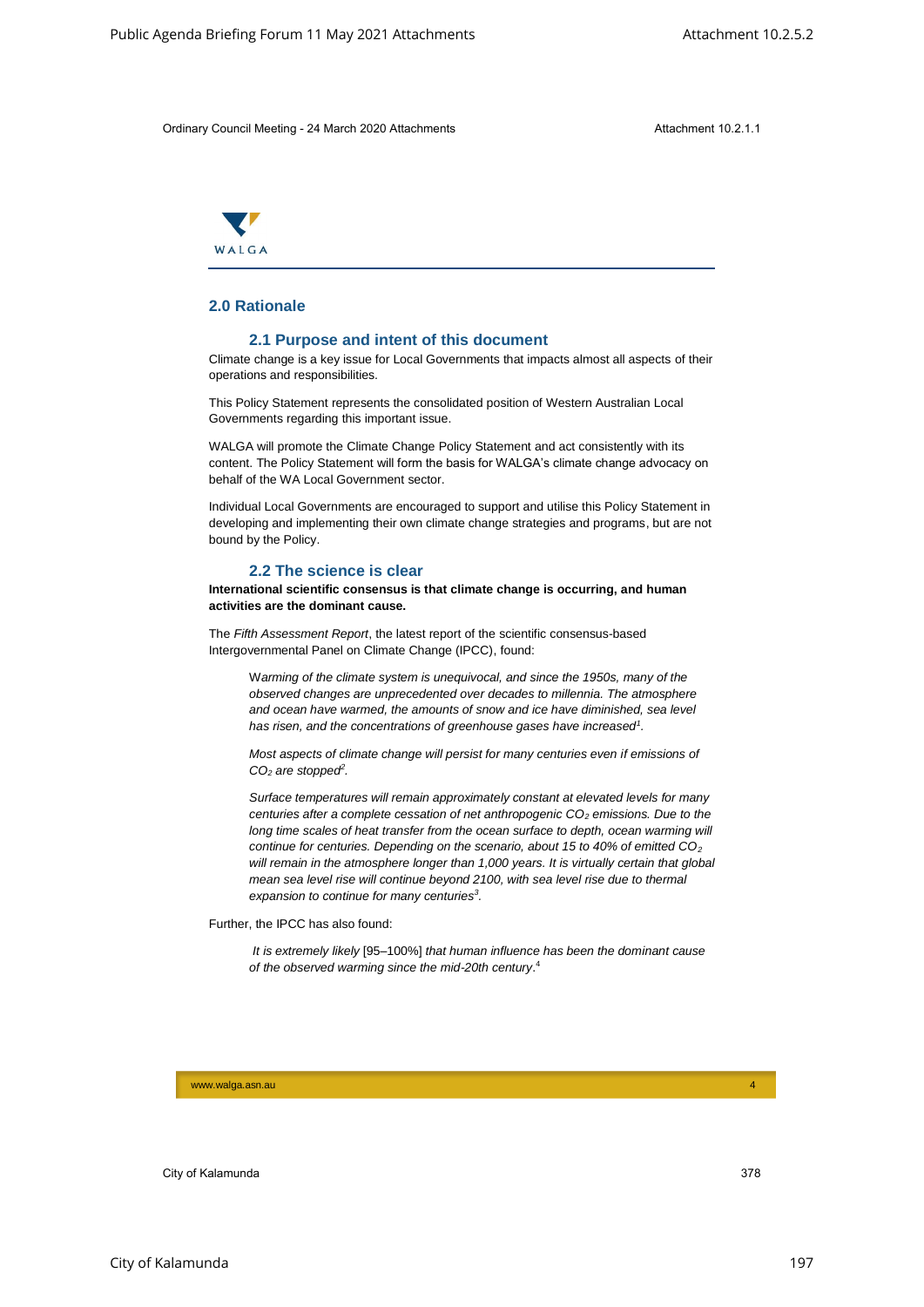

# **2.3 Climate change is a global threat, and Australia has committed to being part of the solution**

As a signatory to the Paris Agreement under the United Nations Framework Convention on Climate Change and the United Nations Sustainable Development Goals (SDGs), Australia has committed to taking action on climate change and to ensuring that mitigation and adaptation action is equitable and consistent with the aims of the SDGs.

**Local Government is committed to meeting international obligations through Australia's participation in protocols and agreements established under the UNFCCC, including but not limited to the Paris Agreement and successive international treaties.**

The Paris Agreement expressly recognises the importance of engagement at all levels of government<sup>5</sup>. Local Government is committed to contributing to national and international emissions reduction targets to achieve the Paris Agreement goal of limiting global temperature rise to well below 2° Celsius and to pursue efforts to limit the temperature increase even further to 1.5° Celsius.

**Local Government acknowledges** that current worldwide commitments under the Paris Agreement are insufficient to achieve even the 2° Celsius goal<sup>6</sup>. Australia is a developed country with among the highest per capita greenhouse gas (GHG) emissions in the world<sup>7</sup>. Recognising this, **Local Government calls on the Commonwealth Government show international leadership, by committing to a more ambitious Paris target.**

**Local Government recognises** that both the impacts of climate change and the policy responses required to contribute to the avoidance of dangerous climate change have significant equity implications<sup>8</sup>. These equity considerations have domestic and international dimensions, for both present and future generations and for the survival of other species. Climate change disproportionately affects disadvantaged and marginalised groups<sup>9</sup> including the poor and rural and regional communities. Alamund Briefing Forum 11 May 2021 Attachments Attachments Attachment 10.2.5.2<br>
Chili way Chand Markul y 34 Marsil 2001 Attachments<br>
2.3 Climate change is a global throug, and Australia has<br>
2.2 Climate change is a global

#### **Local Government supports an equitable transition to a carbon constrained world:**

- **globally**, the right of developing countries to increase their share of global wealth in ways that remain within the ecological capacities of the planet;
- $\triangleright$  **domestically**, the need to equitably share the cost of climate change adaptation and mitigation and ensure disadvantaged and marginalised groups receive adequate support. This includes provision of support and incentives for communities impacted by the transition (eg, by fostering innovation, and supporting workforce adjustment packages and new employment opportunities).

**Local Government supports the United Nations Sustainable Development Goals, and supports climate change action as part of a broader sustainable development agenda.** 

www.walga.asn.au 5 September 2008 - 1986 - 1987 - 1988 - 1988 - 1988 - 1988 - 1988 - 1988 - 1988 - 1988 - 1988<br>Digwyddiadau 1989 - 1989 - 1989 - 1989 - 1989 - 1989 - 1989 - 1989 - 1989 - 1989 - 1989 - 1989 - 1989 - 1989 -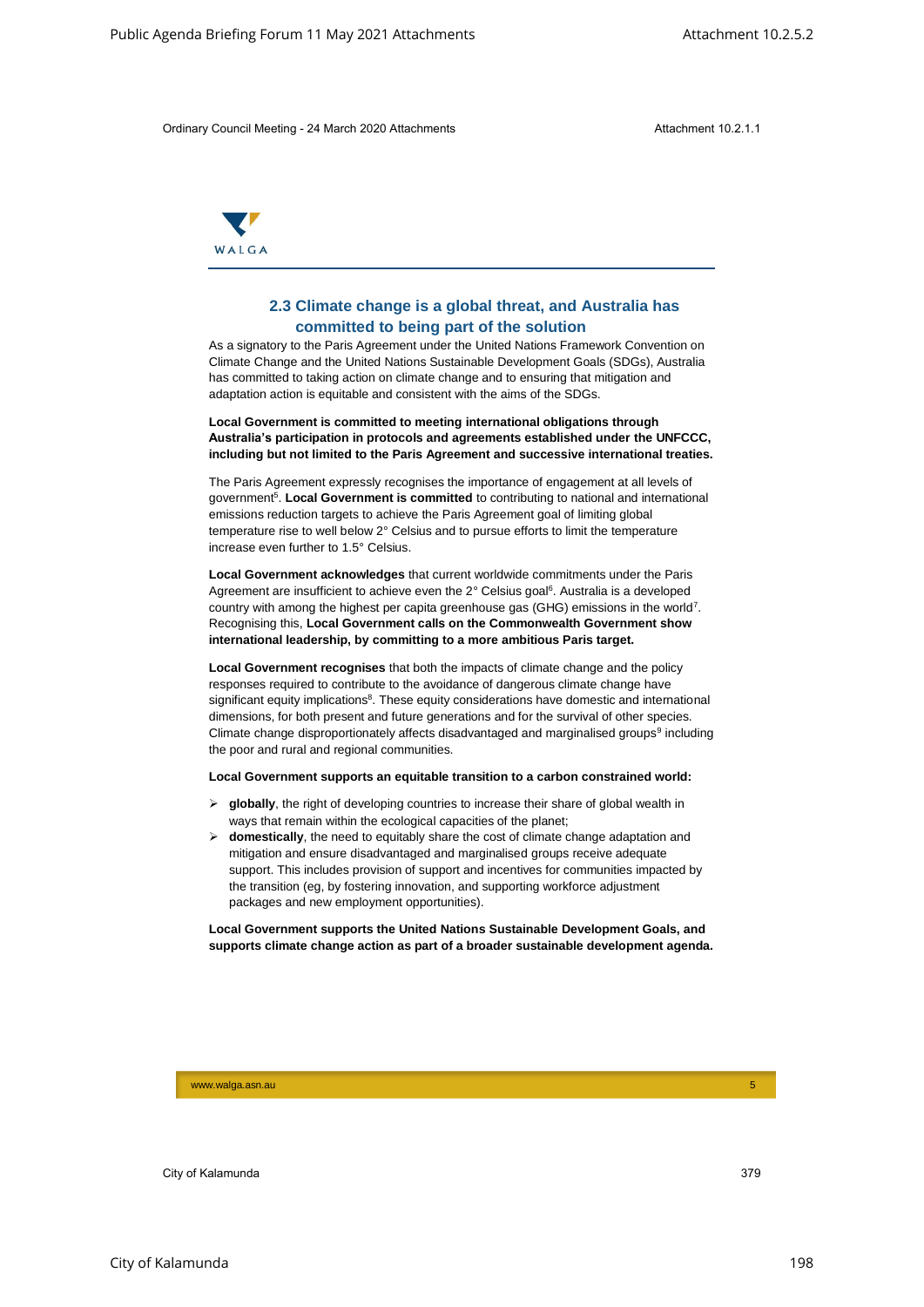

# **2.4 Local Government is already acting on climate change, but all levels of Government must act**

**For Australia to meet its international obligations, all levels of government must act. The Western Australian and Commonwealth Governments have an obligation to address climate change in partnership with Local Government, and in consultation with the community.** Alalic Agenda Bren<sup>t</sup>ing Forum 11 May 2021 Attachments Association on Clinical Constraines 10.2.5.1<br>
Chili agenda Briefing - 24 Machi 2021 Attachment is already acting on climate shanges.<br>
The University of Action 2021 At

#### **Local Government calls on the Western Australian and Commonwealth Governments**

**to** develop a formalised coordinated approach, such as in the form of a Commonwealth/State/Local Government partnership agreement or Intergovernmental Agreement, establishing consistent and coordinated principles, objectives and actions across Australia that provides for long-term planning to address climate change.

#### **The strategic, long-term planning that Local Government seeks from the Western Australian and Commonwealth Governments includes:**

- $\geq$  adequate ongoing funding for essential research, science and innovation to underpin climate change policy initiatives and program design $10$
- $\triangleright$  taking direct responsibility for the delivery of mitigation actions, adaptation and resilience planning in areas that lend themselves to centralised coordination at Western Australian or Commonwealth Government level;
- $\triangleright$  embedding climate change mitigation and adaptation considerations in Government projects and policies (government procurement, land management, development, investment strategies that move away from fossil fuels etc.);
- $\triangleright$  partnering with and resourcing Local Government to deliver community emissions reduction programs that are most effectively implemented at the Local Government level;
- $\triangleright$  removing existing barriers to climate mitigation and adaptation actions by Local Government; and
- ensuring all decisions are guided by the precautionary principle.

**Local Government calls on the Commonwealth Government to** develop and implement a national plan for action to:

- meet Australia's international obligations;
- ensure Australia is prepared to adapt to the impacts of climate change; and
- navigate the pathway to a low carbon economy, fostering innovation, new employment opportunities and economic growth.

**Local Government calls on the Western Australian Government** for a major revision and update of the 2012 climate change strategy<sup>11</sup>.

www.walga.asn.au 6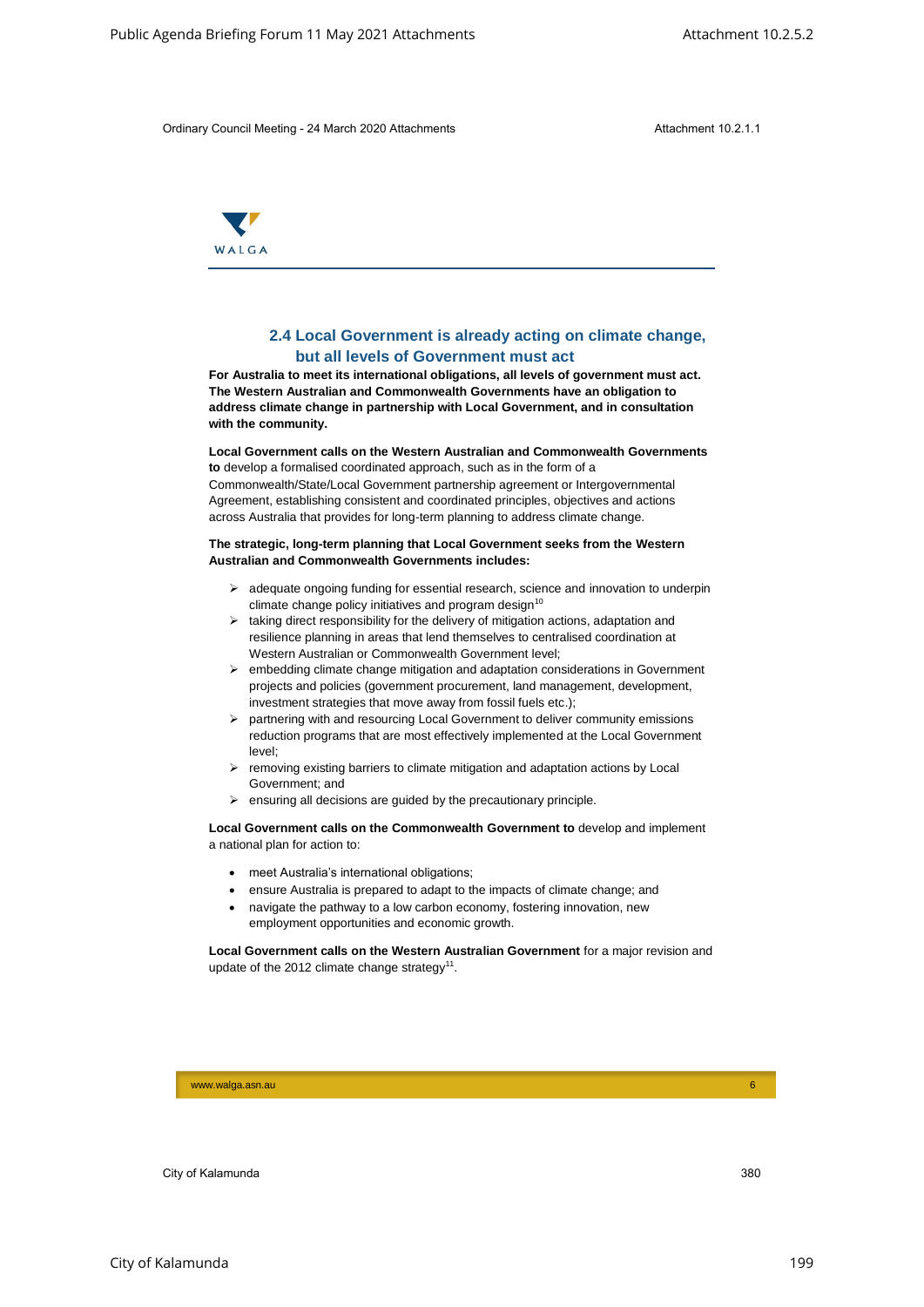

#### **2.5 Local Government urges effective mitigation action**

**Local Government recognises that there is a global climate emergency which requires urgent action.** 

**Local Government is committed** to reducing operational GHG emissions and supporting the reduction of GHG emissions in the community.

**Local Government recognises** that Australia has the capacity to contribute to global climate change mitigation, by reducing emissions now, in a way that creates positive opportunities for communities, business and the economy.

**Local Government acknowledges** a successful response to the challenge of climate change requires cross-sectoral action by government, business and the community.

However, there are insufficient long-term Western Australian and Commonwealth Government plans or resources directed to climate change action. There is a particularly significant policy vacuum within the Western Australian Government, with negligible demonstrated or coordinated leadership or long-term planning. Australia and the world is seeing a shift away from fossil fuels towards energy efficient and renewable technologies that includes widespread uptake of rooftop solar<sup>12</sup>, battery storage<sup>13</sup>, energy trading<sup>14</sup>, virtual power plants<sup>15</sup>, electric vehicles<sup>16</sup>, energy efficiency and energy productivity<sup>17</sup>. The market, business, insurers, many Local Governments, communities and (other) State Governments are moving in this direction**. Local Governments are calling on the Western Australian and Commonwealth Governments** to accelerate action and remove barriers to transition to a low carbon, energy efficient economy. Alamunda Sincering Forum 11 May 2021 Attachments Attachment 10.25.2<br>
Chili way Chund Marking - 24 Marsin -2002 Attachments<br>
2.5. Local Government trigges effective militigation action<br>
Local Government trigges effective m

**Local Government considers** a wide range of policy measures - from regulatory intervention and market-based mechanisms (such as an emissions trading scheme) through to voluntary schemes, education and behaviour change programs - are required to successfully achieve emissions reduction targets.

As part of the required national plan for action, **Local Government calls on the Commonwealth Government to** put in place efficient, effective and equitable measures to drive national emissions reductions.

Local Government is in a unique position to drive and implement mitigation programs, foster innovation and support sustainability at the community level, and has had successful collaborations and partnerships to implement such programs in the past<sup>18</sup>.

**Local Government calls on the Commonwealth Government to** partner with Local Government in its efforts to further reduce GHG emissions, including through:

- $\triangleright$  renewable energy projects (small scale and large scale);
- $\triangleright$  energy efficiency projects (eg, mass LED public lighting retrofits);
- $\triangleright$  waste management;
- $\triangleright$  enabling take-up of new renewable and sustainable technologies; and

www.walga.asn.au 7 - 200 meters and 200 meters and 200 meters and 200 meters and 200 meters and 200 meters and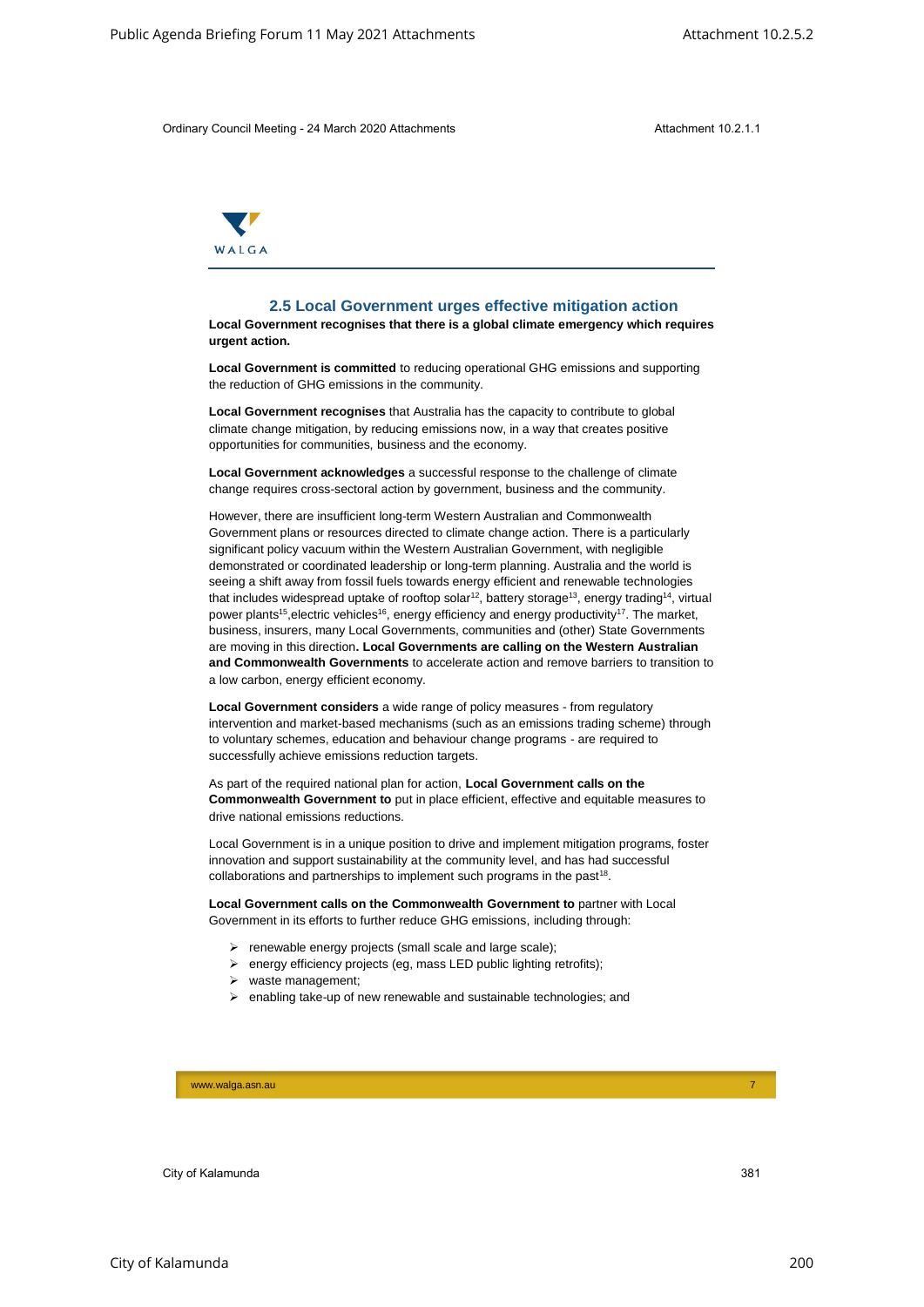

 accelerating the take up of low or zero emissions vehicles (eg, Local Government electric vehicle fleets, installation of electric vehicle charging stations).

#### **Local Government calls on the Western Australian Government to:**

- $\triangleright$  follow the lead of the other States and Territories and introduce a State-level renewable energy and/or emissions reduction target;
- $\triangleright$  ensure that statutory planning policies are consistent with climate change mitigation priorities (eg, maintaining and increasing urban forest to reduce heat island effect, best practice building energy efficiency etc.); and
- $\triangleright$  drive mass LED public lighting retrofits, by addressing the regulatory hurdles and unaligned incentives that act as a disincentive to the uptake of low cost, energy efficient public lighting.

**Local Government calls on the Environmental Protection Authority** to take a stronger regulatory role in assessing and recommending conditions to mitigate the GHG emissions associated with major projects within the Environment Impact Assessment process<sup>19</sup>.

# **2.6 Local Government urges effective adaptation and resilience planning**

**Local Government is committed** to the common goal of ensuring that Western Australia's human communities and natural ecosystems have the resources and assistance to enable them to build maximum resilience and adapt to climate change impacts that are now understood to be unavoidable.

**Local Government asserts** that it is the responsibility of all spheres of Australian Government to ensure that their decisions, policies and programs take into consideration the likely impact of climate change on current and future human settlements, natural resources and ecosystems and facilitate adaptation to these. These include but are not limited to disaster relief, national security, environment, energy, infrastructure and land use planning, water, housing, health and transport.

**Local Government notes** there are some policies, programs and limited funding for *coastal* adaptation in Western Australia, and a body of work completed in relation to bushfire planning and management. While this action is welcome, it is insufficient, and there is currently only *minimal* capacity and resourcing available to adapt to other effects of climate change, such as changes in temperature and rainfall, extreme weather events such as heatwaves and floods, flow-on effects such as the health and social impacts of climate change. Alalic Agenda Briefing Forum 11 May 2021 Attachments Attachments Attachment 10.25.1<br>
Chili way Chund Munding -24 Mundi 2001 Attachments<br>
24 Public Agenda Britain -24 Munding -24 Munding -24 Munding -24<br>
26 Public Agenda B

In many cases, Local Governments do not have the financial resources to shoulder the cost of implementing adaptation measures alone. This must be a shared responsibility.

www.walga.asn.au 8 | 2002 | 2003 | 2004 | 2005 | 2006 | 2006 | 2006 | 2007 | 2008 | 2008 | 2008 | 2008 | 2008 |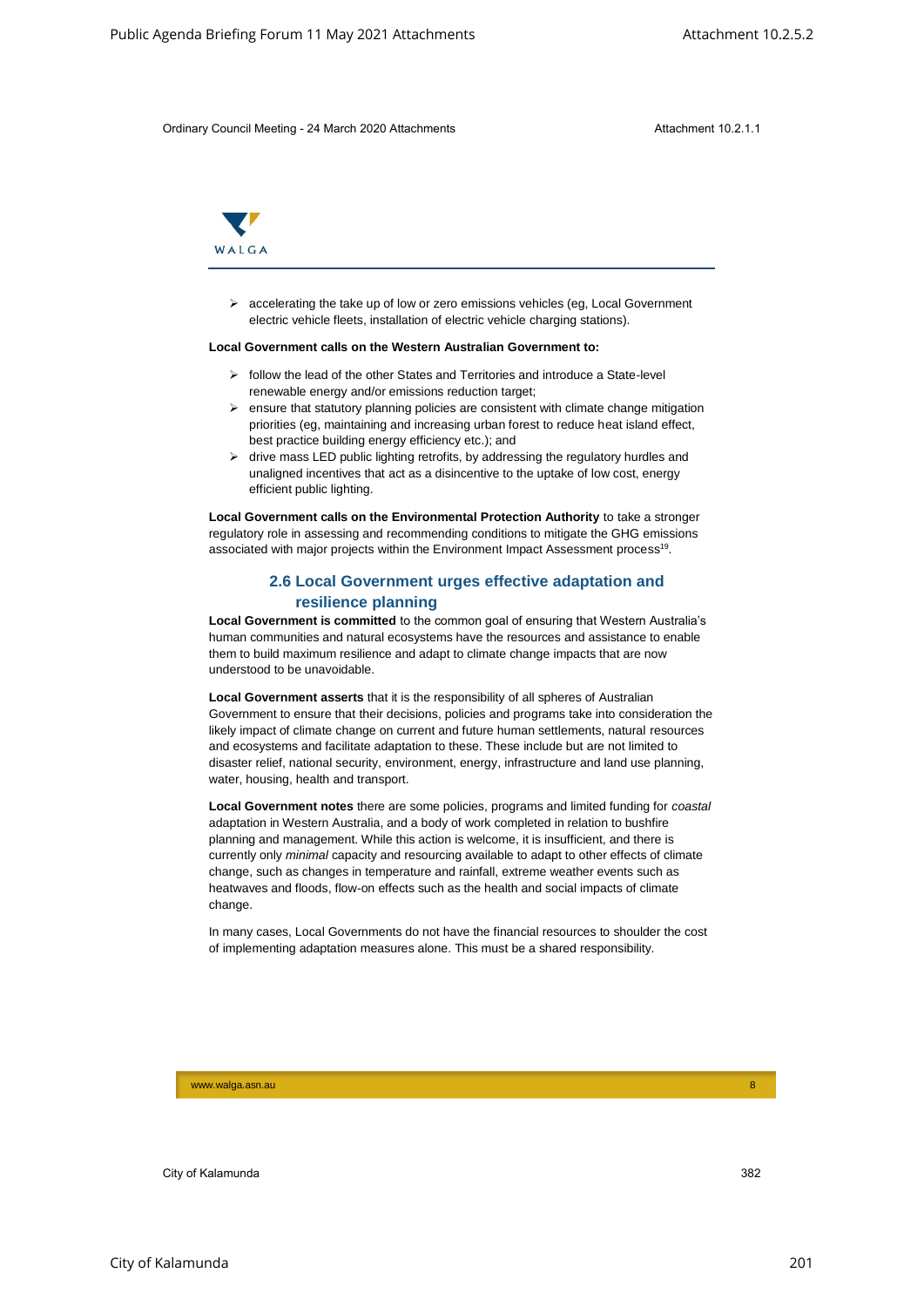

#### **Effective adaptation and resilience planning by Western Australian and Commonwealth Governments includes:**

- $\triangleright$  a strategic approach to progressing and funding action for climate change adaptation and building resilience;
- adequate assistance, including funding, for Local Governments and Commonwealth and State agencies engaged in adaptation action;
- $\triangleright$  recognising and planning for the impacts of climate change on biodiversity and agricultural productivity, particularly in relation to biosecurity;
- $\triangleright$  sustainable management of water resources;
- providing greater certainty for Local Governments managing their risk and liability flowing from adaptation planning decisions;
- a State-Wide Coastal Hazard Map;
- coastal management legislation in Western Australia to define and establish principles, objects, actions, roles and responsibilities for integrated coastal zone management, with specific reference to planned and managed retreat;
- ensuring the Western Australian planning system adequately incorporates consideration of climate change effects and adaptation issues; and
- $\triangleright$  hazard identification and planning beyond coastal planning, into current and expected effects of changes on extreme weather events, bushfires, biodiversity, invasive flora and fauna, health, social impacts etc.

**Local Government is also calling for national and state emergency management and disaster relief policies that adequately incorporate climate change in their planning and implementation.** Western Australia Natural Disaster Relief and Recovery Arrangements (WANDRRA) financial measures need to provide funding to reinstate a damaged or destroyed asset to a more disaster resilient standard, where this is an appropriate and cost effective response based on likely recurrence of the disaster event. Alamund Briefing Forum 11 May 2021 Attachments Attachment 10.25.2<br>
Chili way Church Made in 2014 Attachments Attachments Attachment 10.25.1<br>
The China addepted to Agenda Briefing Forum 11 May 2022 Attachments Attachment 10

-

www.walga.asn.au 9 | 2002 | 2003 | 2004 | 2005 | 2006 | 2007 | 2008 | 2009 | 2009 | 2009 | 2009 | 2009 | 2009 |

<sup>1</sup> IPCC (2013). "Summary for Policymakers*"* in *Climate Change 2013: The Physical Science Basis. Contribution of Working Group I to the Fifth Assessment Report of the Intergovernmental Panel on Climate Change.* Cambridge University Press, Cambridge, United Kingdom and New York, NY, USA at 4. Available at: https://www.ipcc.ch/report/ar5/wg1/.

 $2$  As above, at 27.

<sup>&</sup>lt;sup>3</sup> As above, at 28.

<sup>4</sup> As above, at 17. The term "extremely likely" is defined by the IPCC as having an assessed likelihood of 95-100%: See "Chapter 1: Introduction" in *Climate Change 2013: The Physical Science Basis. Contribution of Working Group I to the Fifth Assessment Report of the Intergovernmental Panel on Climate Change.* Cambridge University Press, Cambridge, United Kingdom and New York, NY, USA at 121 (footnote 2).

<sup>5</sup> United Nations Framework Convention on Climate Change (2015) *Adoption of the Paris Agreement*, 21st Conference of the Parties, Paris: United Nations at 2. Available at: http://unfccc.int/files/home/application/pdf/paris\_agreement.pdf.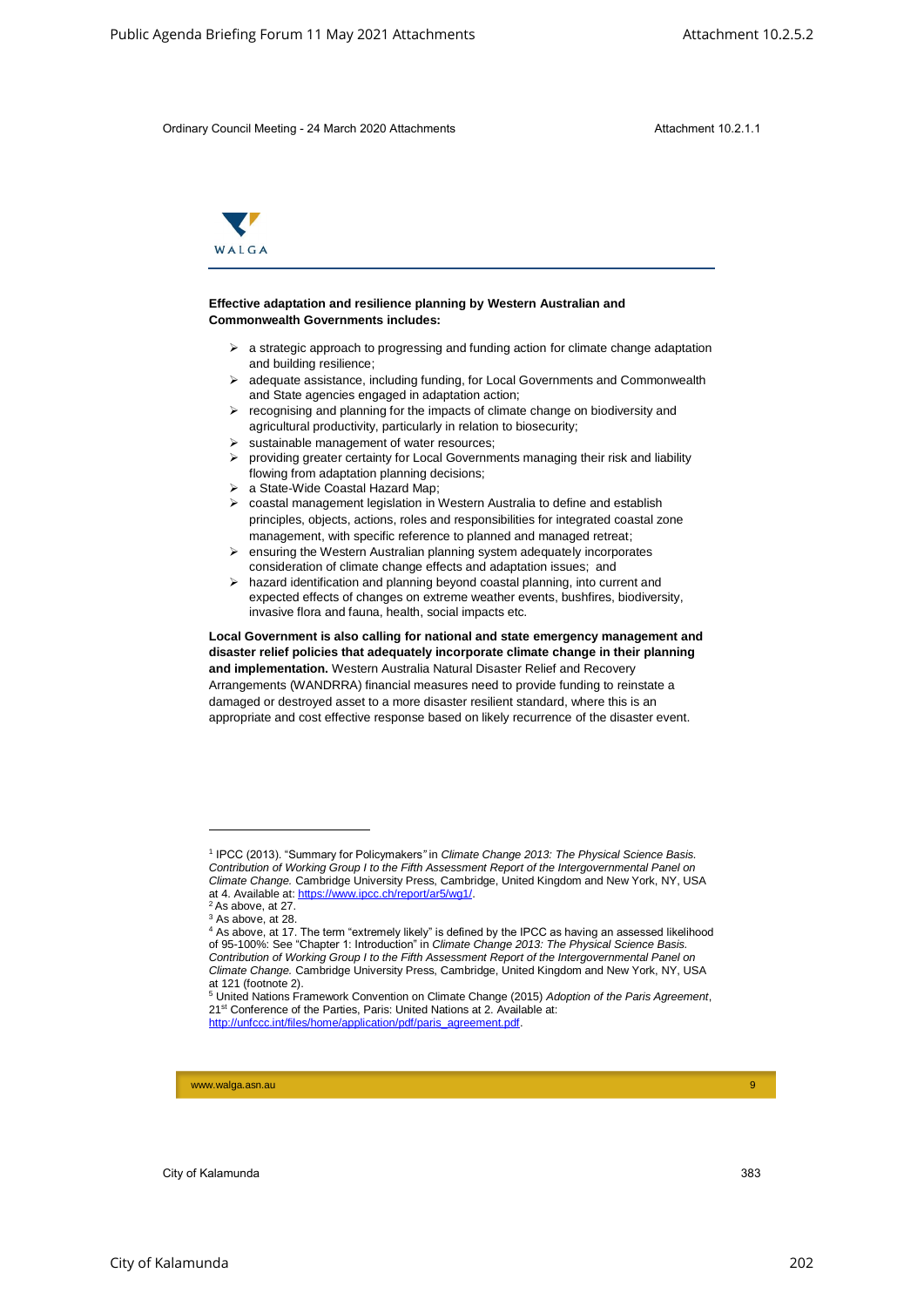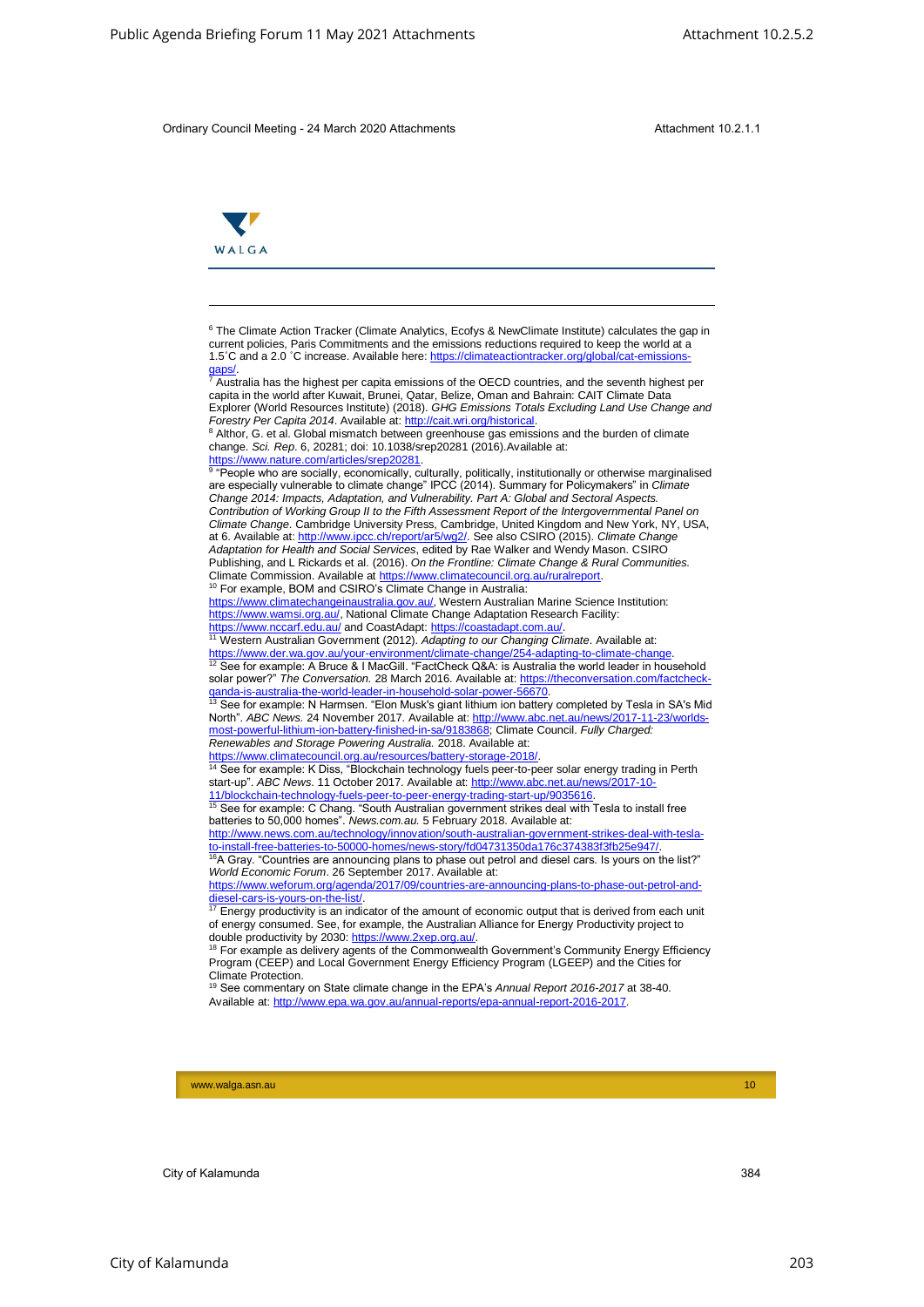

# **Appendix A**

# **Acronyms**

| <b>BOM</b><br>CAIT<br><b>CEEP</b><br>CO <sub>2</sub><br><b>CPP</b><br><b>CSIRO</b> | Carbon dioxide | <b>Appendix A</b><br><b>Acronyms</b><br><b>Bureau of Meteorology</b><br><b>Climate Access Indicators Tool</b> | WALGA<br>WORKING FOR LOCAL GOVERNMENT |
|------------------------------------------------------------------------------------|----------------|---------------------------------------------------------------------------------------------------------------|---------------------------------------|
|                                                                                    |                |                                                                                                               |                                       |
|                                                                                    |                |                                                                                                               |                                       |
|                                                                                    |                |                                                                                                               |                                       |
|                                                                                    |                |                                                                                                               |                                       |
|                                                                                    |                |                                                                                                               |                                       |
|                                                                                    |                |                                                                                                               |                                       |
|                                                                                    |                |                                                                                                               |                                       |
|                                                                                    |                |                                                                                                               |                                       |
|                                                                                    |                | <b>Community Energy Efficiency Program</b>                                                                    |                                       |
|                                                                                    |                |                                                                                                               |                                       |
|                                                                                    |                | <b>Cities for Climate Protection</b>                                                                          |                                       |
|                                                                                    | Organisation   | Commonwealth Scientific and Industrial Research                                                               |                                       |
| GHG                                                                                | Greenhouse Gas |                                                                                                               |                                       |
| <b>ICLEI</b>                                                                       |                | International Council for Local Environmental Initiatives<br>- Local Governments for Sustainability           |                                       |
| <b>IPCC</b>                                                                        |                | Intergovernmental Panel on Climate Change                                                                     |                                       |
| LED                                                                                |                | <b>Light Emitting Diode</b>                                                                                   |                                       |
| LGEEP                                                                              |                | Local Government Energy Efficiency Program                                                                    |                                       |
| <b>NCCARF</b>                                                                      |                | National Climate Change Adaptation Research Facility                                                          |                                       |
| <b>SDGs</b>                                                                        |                | Sustainable Development Goals                                                                                 |                                       |
| <b>UNFCCC</b>                                                                      | Change         | United National Framework Convention on Climate                                                               |                                       |
| <b>WALGA</b>                                                                       |                | Western Australian Local Government Association                                                               |                                       |
| <b>WAMSI</b>                                                                       |                |                                                                                                               |                                       |
|                                                                                    |                | Western Australian Marine Science Institution                                                                 |                                       |
| WANDRRA                                                                            |                | Western Australia Natural Disaster Relief and Recovery                                                        |                                       |
| <b>WRI</b>                                                                         | Arrangements   | World Resources Institute                                                                                     |                                       |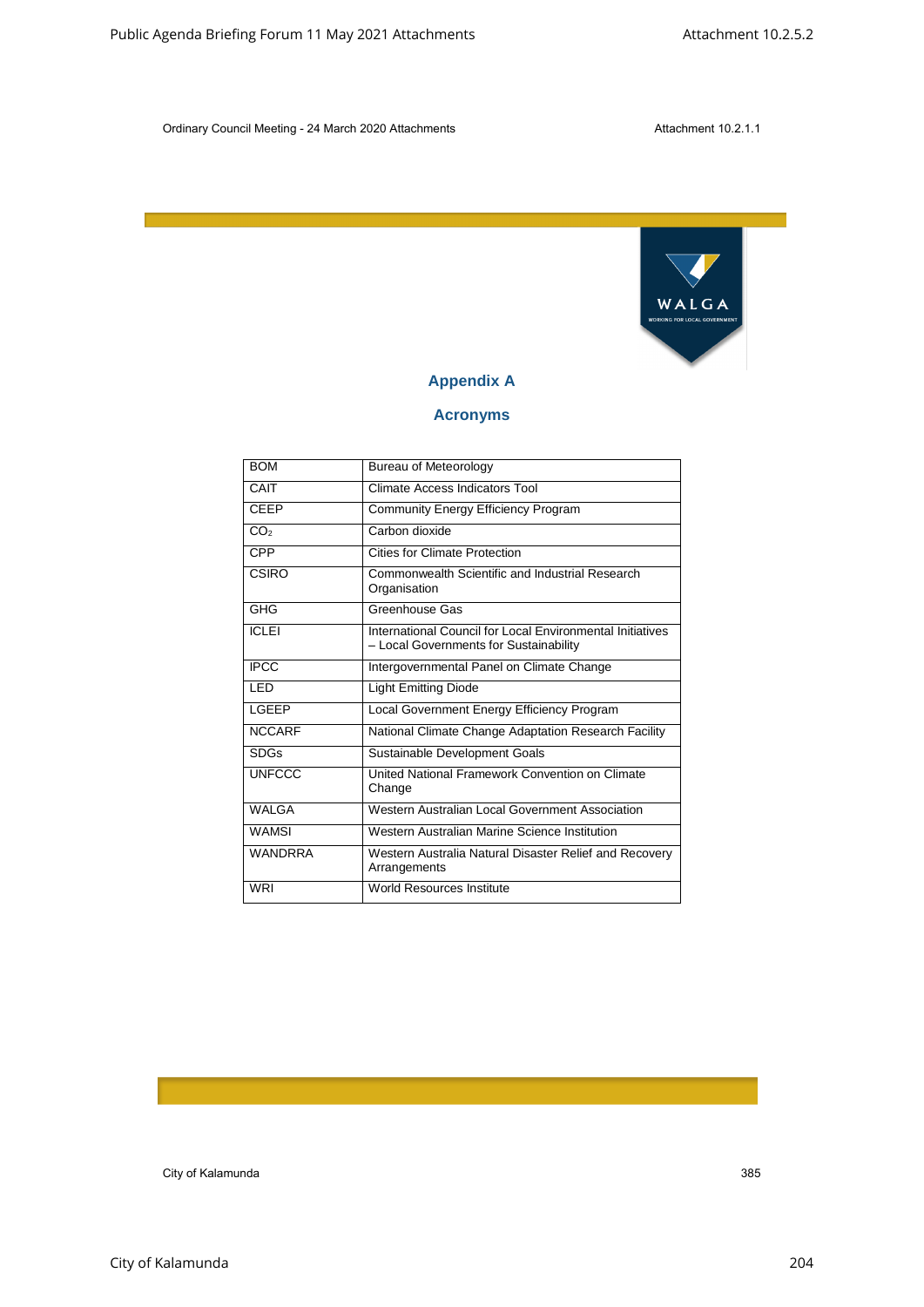

# **Appendix B**

#### **Background Information**

#### **Climate change in Australia**<sup>1</sup> **:**

- Australia's climate has warmed in both surface air temperature and surrounding sea surface temperature by around 1°C since 1910.
- By late this century, Australia's average temperature is projected to increase by 3–5°C compared to a 1986–2005 baseline under the current global trajectory of greenhouse gas emissions, 1.5–2.5 °C for a medium emissions scenario or 0.5–1.5 °C for a low emissions scenario.
- There has been, and will continue to be, an increase in the number of days with weather conducive to fire in southern and eastern Australia. The number of days is projected to double by the end of the century under a high emissions scenario.
- May–July rainfall has reduced by around 19 per cent since 1970 in the southwest.
- Winter rainfall is projected to decrease across southern Australia, by a median of 17 per cent with a range of 2–32 per cent under a high emissions scenario by the end of the century, relative to 1986–2005, with more time spent in drought.
- Past and ongoing emissions commit us to further sea-level rise around Australia of around 6–19 cm by 2030, relative to the 1986–2005 baseline. By 2100, sea level rise could exceed two metres<sup>2</sup>.
- The rise in mean sea level will amplify the effects of high tides and storm surges.

**Intergovernmental Panel on Climate Change (IPCC)**: This is the international body for assessing the science related to climate change. IPCC assessments provide a scientific basis for governments at all levels to develop climate related policies, and they underlie negotiations at the UN Climate Conferences. IPCC reports undergo multiple rounds of drafting and review to ensure they are comprehensive and objective and produced in an open and transparent way. Thousands of other experts contribute to the reports by acting as reviewers, ensuring the reports reflect the full range of views in the scientific community.

Paris Agreement: The first-ever universal, legally binding global climate deal, adopted by 195 countries at the UNFCCC Conference of Parties in Paris, December 2015. It aims to respond to the global climate change threat by keeping a global temperature rise this century well below 2°C above pre-industrial levels and to pursue efforts to limit the temperature increase even further to 1.5°C. It aims for global greenhouse gases to peak as soon as possible, and seeks to foster resilience and climate adaptation. Full text of the Paris Agreement is available here. As of November 2017, all 195 countries have signed on to the Paris Agreement. The United States of America has indicated an intention to withdraw (it is unable to withdraw until November 2020). Further information tracking country ratifications and targets is available here. Alamund Briefing Forum 11 May 2021 Attachments Attachment 10.25.2<br>
Chilib any China Munding 19.4 Marsi 2006 Attachments<br>
Stackground Information<br>
Climate change in Agenda Briefing Countering Forum 10.2.5.2<br>
Climate change

**Sustainable Development Goals (SDGs):** In September 2015, 193 countries (including Australia) agreed to the United Nations 17 Sustainable Development Goals (SDGs) and 169 targets. The SDGs are a successor to the Millennium Development Goals, but unlike the Millennium Development Goals, relate to all developed and emerging countries, as well as

www.walga.asn.au 2007 - 2008 - 2008 - 2008 - 2008 - 2008 - 2008 - 2008 - 2008 - 2008 - 2008 - 2008 - 2008 - 20<br>2008 - 2008 - 2008 - 2008 - 2008 - 2008 - 2008 - 2008 - 2008 - 2008 - 2008 - 2008 - 2008 - 2008 - 2008 - 2008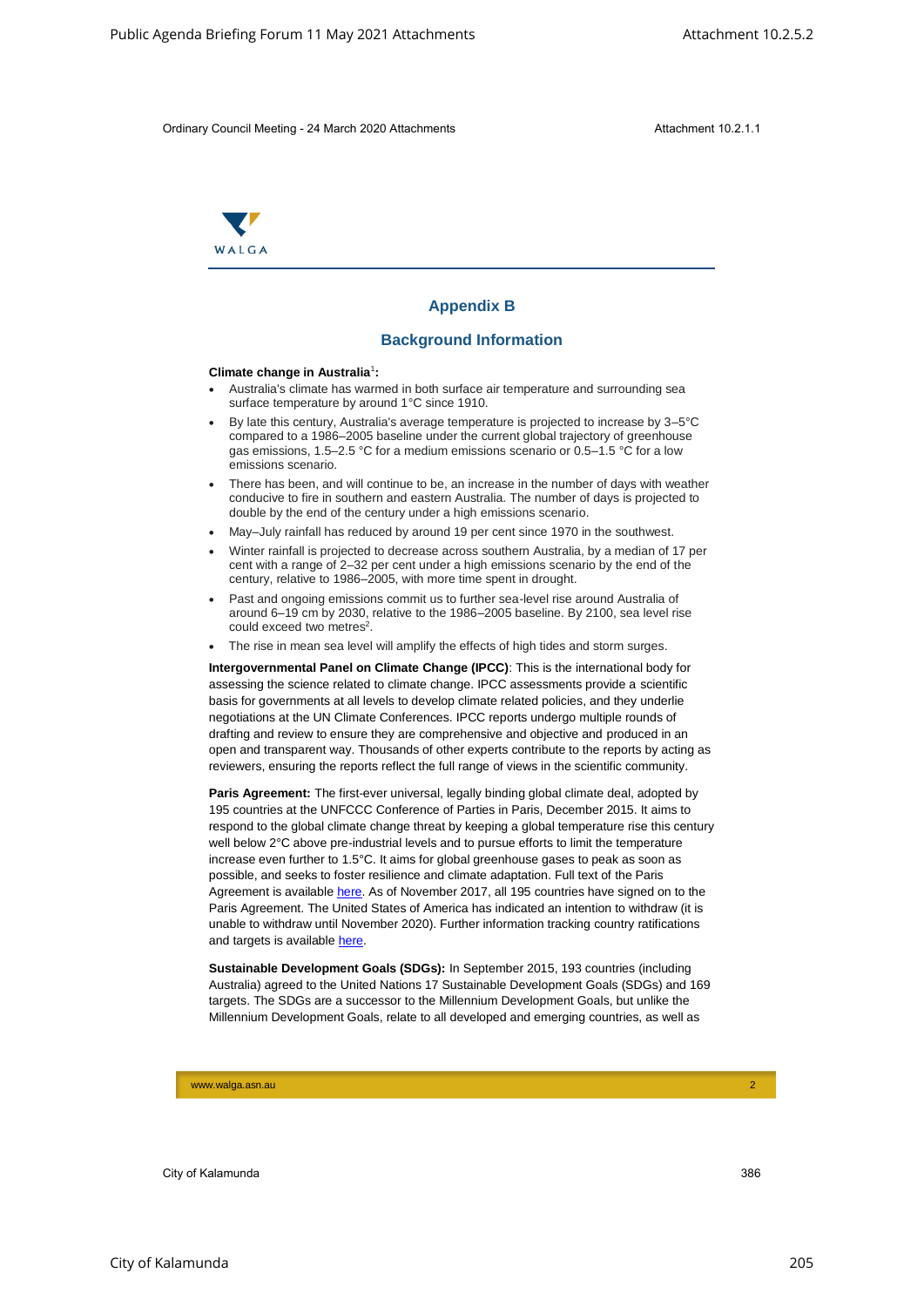

|                                       |                                                  | Ordinary Council Meeting - 24 March 2020 Attachments                                                                                                                                                                                                                                                                                                                                                                                                                                                                                                                                                                                                                                | Attachment 10.2.1.1                                  |  |
|---------------------------------------|--------------------------------------------------|-------------------------------------------------------------------------------------------------------------------------------------------------------------------------------------------------------------------------------------------------------------------------------------------------------------------------------------------------------------------------------------------------------------------------------------------------------------------------------------------------------------------------------------------------------------------------------------------------------------------------------------------------------------------------------------|------------------------------------------------------|--|
| WALGA                                 |                                                  |                                                                                                                                                                                                                                                                                                                                                                                                                                                                                                                                                                                                                                                                                     |                                                      |  |
|                                       |                                                  | developing countries. They aim to end poverty, hunger and inequality, take action on climate<br>change and the environment, improve access to health and education, build strong<br>institutions and partnerships, and more. Aims include climate action (Goal 13), affordable<br>and clean energy (Goal 7), responsible consumption and production (Goal 12) and<br>sustainable cities and communities (Goal 11). For further information on how the SDGs are<br>relevant to Local Governments, see the Global Network of Cities, Local and Regional<br>Government (UCLG) publication "The Sustainable Development Goals: What Local<br>governments need to know", available here. |                                                      |  |
|                                       |                                                  | United Nations Framework Convention on Climate Change (UNFCCC): an international<br>environmental treaty adopted on 9 May 1992. The UNFCCC objective is to "stabilise<br>greenhouse gas concentrations in the atmosphere at a level that would prevent dangerous<br>anthropogenic interference with the climate system".                                                                                                                                                                                                                                                                                                                                                            |                                                      |  |
|                                       |                                                  | Western Australia Natural Disaster Relief and Recovery Arrangements (WANDRRA):<br>provides a range of financial relief measures to assist communities to recover from an<br>eligible natural disaster event, jointly funded by the Western Australian and Australian<br>Governments, which reimburses Local Governments for the restoration and replacement of                                                                                                                                                                                                                                                                                                                      |                                                      |  |
|                                       |                                                  | essential public assets owned by a local government to the extent necessary to restore the<br>asset to the equivalent of its pre-disaster standard.                                                                                                                                                                                                                                                                                                                                                                                                                                                                                                                                 |                                                      |  |
|                                       |                                                  | Western Australian Local Government action on climate change: WA Local<br>Governments have, for a number of years, been actively engaged in a range of climate<br>change mitigation and adaptation activity, together with education and encouraging<br>awareness and behaviour change amongst residents. Many Local Governments have made<br>voluntary commitments or pledges in relation to climate change, including the following:                                                                                                                                                                                                                                              |                                                      |  |
| <b>Pledge</b>                         |                                                  | <b>Description</b>                                                                                                                                                                                                                                                                                                                                                                                                                                                                                                                                                                                                                                                                  | Number of Local<br>Government<br><b>Participants</b> |  |
| <b>Declaration</b>                    | <b>Local Government</b><br><b>Climate Change</b> | Developed by WALGA. A voluntary<br>opportunity for Local Governments to<br>demonstrate their political commitment to<br>locally appropriate climate change adaptation<br>and mitigation action. <sup>3</sup>                                                                                                                                                                                                                                                                                                                                                                                                                                                                        | 40<br>(representing 65%<br>of the WA<br>population)  |  |
| <b>Divesting from</b><br>fossil fuels |                                                  | Commitment to shift money out of banks that<br>fund fossil fuels. <sup>4</sup>                                                                                                                                                                                                                                                                                                                                                                                                                                                                                                                                                                                                      | 12<br>(representing 30%<br>of the WA<br>population)  |  |
|                                       | <b>Compact of Mayors</b>                         | A coalition of city leaders around the world<br>committed to addressing climate change. <sup>5</sup>                                                                                                                                                                                                                                                                                                                                                                                                                                                                                                                                                                                | $\overline{4}$                                       |  |
| <b>Cities Power</b><br>Partnership    |                                                  | Launched July 2017 by the Climate Council,<br>aims to celebrate and accelerate emission<br>reductions and clean energy in Australian<br>towns and cities. <sup>6</sup>                                                                                                                                                                                                                                                                                                                                                                                                                                                                                                              | 10                                                   |  |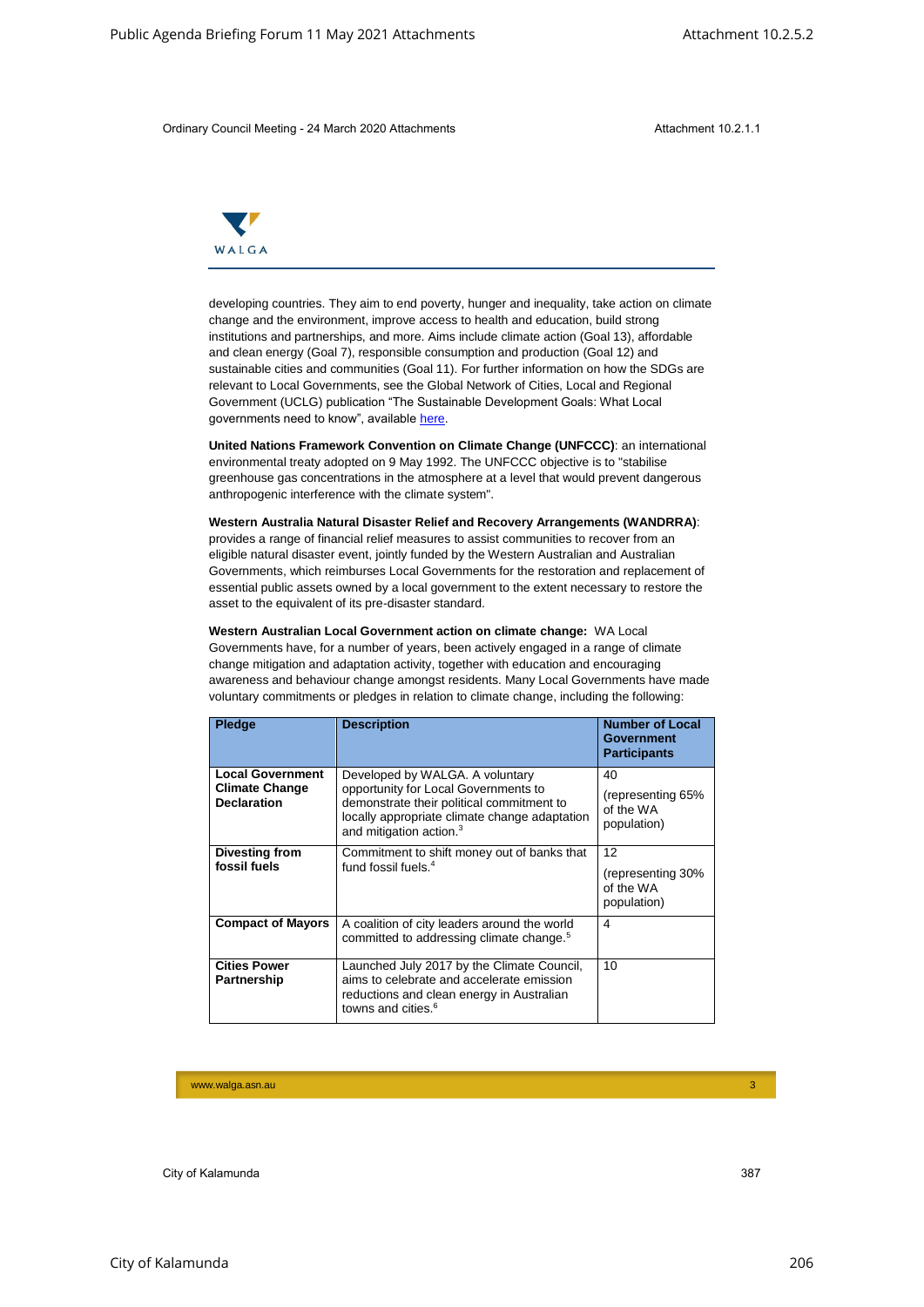

|       | Ordinary Council Meeting - 24 March 2020 Attachments                                                                                                                                                                                                                                                                                                                                                                                                                                                                                                                                                                                                                                                                                                                                                                                                                                                                                                                                                                                                                                                                     |                      | Attachment 10.2.1.1                                            |
|-------|--------------------------------------------------------------------------------------------------------------------------------------------------------------------------------------------------------------------------------------------------------------------------------------------------------------------------------------------------------------------------------------------------------------------------------------------------------------------------------------------------------------------------------------------------------------------------------------------------------------------------------------------------------------------------------------------------------------------------------------------------------------------------------------------------------------------------------------------------------------------------------------------------------------------------------------------------------------------------------------------------------------------------------------------------------------------------------------------------------------------------|----------------------|----------------------------------------------------------------|
|       |                                                                                                                                                                                                                                                                                                                                                                                                                                                                                                                                                                                                                                                                                                                                                                                                                                                                                                                                                                                                                                                                                                                          |                      |                                                                |
| WALGA |                                                                                                                                                                                                                                                                                                                                                                                                                                                                                                                                                                                                                                                                                                                                                                                                                                                                                                                                                                                                                                                                                                                          |                      |                                                                |
|       | In the past, Western Australian Local Governments have been key delivery agents of<br>Commonwealth Government climate change mitigation programs, such as the Community<br>Energy Efficiency Program (CEEP), the Local Government Energy Efficiency Program<br>(LGEEP) and the Cities for Climate Protection (CCP) Program that was delivered by ICLEI<br>with Commonwealth Government support. The LGEEP and CEEP grants assisted Local<br>Governments in undertaking a wide range of building energy efficiency, LED public lighting<br>and geothermal projects.                                                                                                                                                                                                                                                                                                                                                                                                                                                                                                                                                       |                      |                                                                |
|       | Program                                                                                                                                                                                                                                                                                                                                                                                                                                                                                                                                                                                                                                                                                                                                                                                                                                                                                                                                                                                                                                                                                                                  | <b>Program dates</b> | <b>WA Local Government</b><br>participants                     |
|       | <b>Cities for Climate Protection</b>                                                                                                                                                                                                                                                                                                                                                                                                                                                                                                                                                                                                                                                                                                                                                                                                                                                                                                                                                                                                                                                                                     | 1999-2006            | 30                                                             |
|       | <b>Local Government Energy</b><br>Efficiency Program (LGEEP)                                                                                                                                                                                                                                                                                                                                                                                                                                                                                                                                                                                                                                                                                                                                                                                                                                                                                                                                                                                                                                                             | 2011-2014            | 50 (includes 1 WALGA<br>grant)                                 |
|       | <b>Community Energy Efficiency</b><br>Program (CEEP)                                                                                                                                                                                                                                                                                                                                                                                                                                                                                                                                                                                                                                                                                                                                                                                                                                                                                                                                                                                                                                                                     | 2011-2016            | 15 (includes 1 WALGA<br>grant)                                 |
|       | Emissions Reduction Fund (ERF)                                                                                                                                                                                                                                                                                                                                                                                                                                                                                                                                                                                                                                                                                                                                                                                                                                                                                                                                                                                                                                                                                           | 2014-present         | 2 (both transitioned from<br>the Carbon Farming<br>Initiative) |
|       | Adaptation is a current issue for Local Government, particularly as the effects of climate<br>change are now unequivocally being felt, and Local Governments are in a position where<br>they need to be planning for further effects of climate change in the future.<br>The Western Australian State Government provides around \$1.3 million funding per year<br>under the CoastWest, Coastal Management Plan Assistance Program and Coastal<br>Adaptation and Protection programs. In contrast, the New South Wales State Government<br>(with a coastline one sixth the length of Western Australia), is providing \$63 million over five<br>years. The Queensland State Government (with a coastline a little over half the length of<br>Western Australia) provides \$12 million dollars over three years.<br>The Western Australian state planning system has encompassed coastal adaptation<br>planning, but this has not yet been expanded to deal with other current and expected issues<br>such as changes in temperature, rainfall and extreme weather events (including floods),<br>heatwaves and bushfires. |                      |                                                                |
|       |                                                                                                                                                                                                                                                                                                                                                                                                                                                                                                                                                                                                                                                                                                                                                                                                                                                                                                                                                                                                                                                                                                                          |                      |                                                                |

<sup>1</sup> *CSIRO 2016 State of the Climate.* https://www.csiro.au/en/Showcase/state-of-the-climate. <sup>2</sup> B Dennis and C Mooney. 2016. 'Scientists nearly double sea level rise projections for 2100, because of Antarctica'. *The Washington Post*. 30 March 2016. Available at:

https://www.washingtonpost.com/news/energy-environment/wp/2016/03/30/antarctic-loss-couldouble-expected-sea-level-rise-by-2100-scientists-say/?noredirect=on&utm\_term=.574c448f582 <sup>3</sup> For further information see here: http://walga.asn.au/Policy-Advice-and-Advocacy/Environment/Climate-Change.aspx.